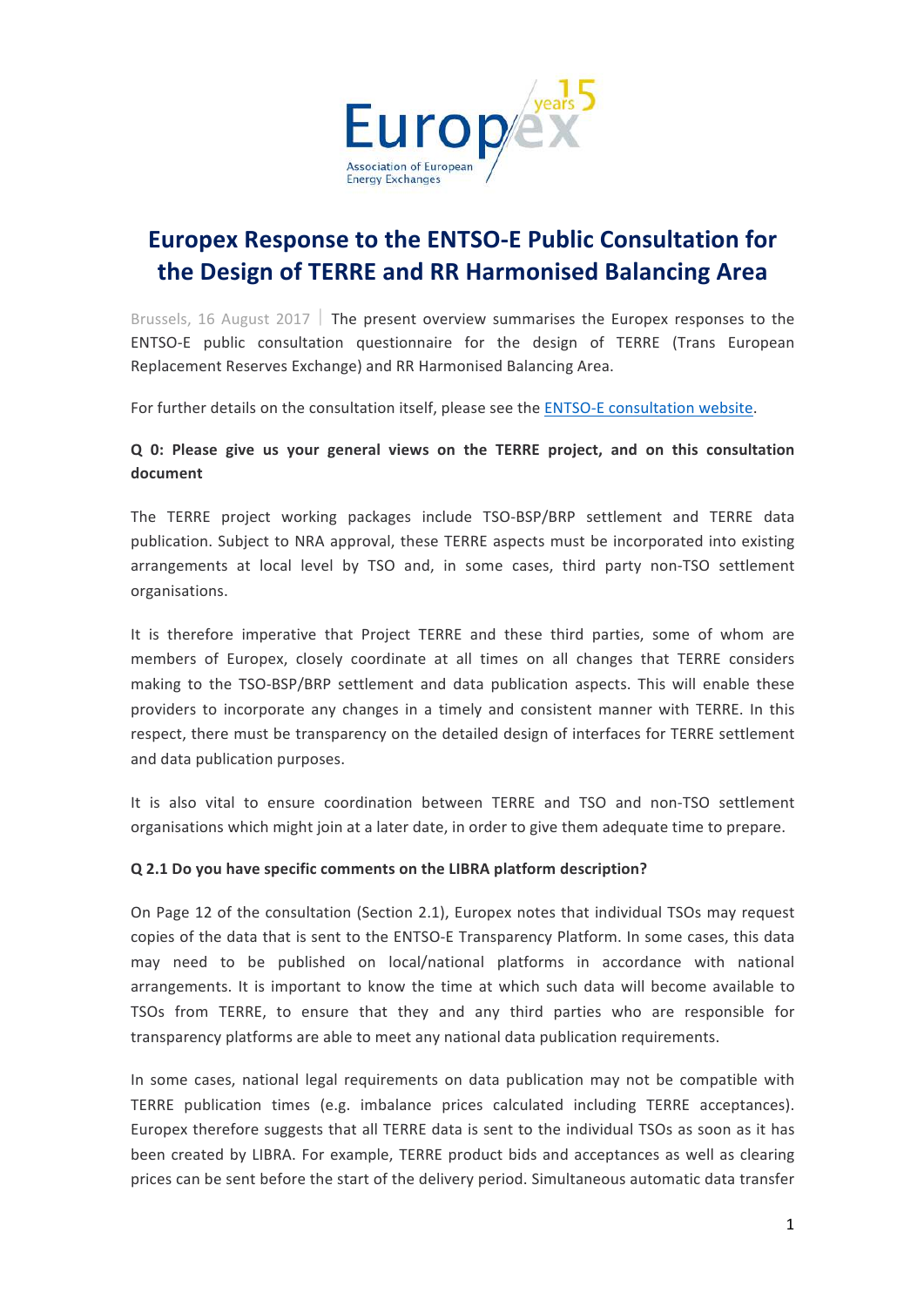to the ENTSO-E platform and to individual TSOs who request it will also help address the Electricity Balancing Guideline requirement (Article  $12(2)$ ) that that there is no actual or potential competitive advantage.

#### **Q 2.3** Which approach would you prefer to follow regarding unforeseeably rejected bids?

It remains unclear to us whether the overall welfare will be increased by permitting higher priced non-divisible bids to take precedence (be executed) over lower priced divisible bids. Such a solution can potentially result in higher activated volumes than what TSOs are asking for. The total cost may ultimately be higher than in the alternative scenario when the selection of bids is strictly done on a best price activation basis.

Furthermore, given that the current proposal does not allow for multi-hour bids and that the envisioned initial setup is based on hourly resolution, it is not clear why non-divisible bids (e.g. blocks) would have to be part of the model.

Finally, if a non-divisible bid will be permitted to take precedence in the activation selection regardless of if its price is higher than an available divisible bid, it will create a negative incentive to offer divisible bids. This is contrary to the intend of the system setup as increased flexibility is very positive for achieving an overall system balance.

# **Q** 3.6 Apart from the elements stated in Chapter 3, do you think other TSO-BSP and TSO-BRP **elements should be harmonized? If yes which ones?**

Harmonisation of imbalance settlement will be required under the EB GL Article 52 within three years as part of a wider project. It seems inefficient to require harmonisation under TERRE that might be undone by the pan-European harmonisation of imbalance settlement project.

## **Q** 5.1 Do you have any comments regarding Chapter 5 content? (Please indicate sub-chapter reference when possible)

Europex repeats the request for close cooperation and information sharing between the TERRE project and any local implementation projects by third parties on the detailed design of the TERRE data inputs, outputs and timings, otherwise there is a risk that these local implementation projects will not be ready in time to interface with TERRE.

## **Q** 7.1 Do you have any comments regarding Chapter 7 content? (Please indicate sub-chapter reference when possible)

The scope of the parallel run is unclear. We understand that it includes BSPs, but we are not sure whether it includes post-event settlement with BSPs and BRPs. To reflect national arrangements, third parties undertaking these activities should be part of any parallel run that includes this.

Is it the intent for all TSOs in all Member States to go-live with TERRE simultaneously? If not, will there be further parallel runs for those Member States that did not join in the first wave? We suggest that the latter is necessary.